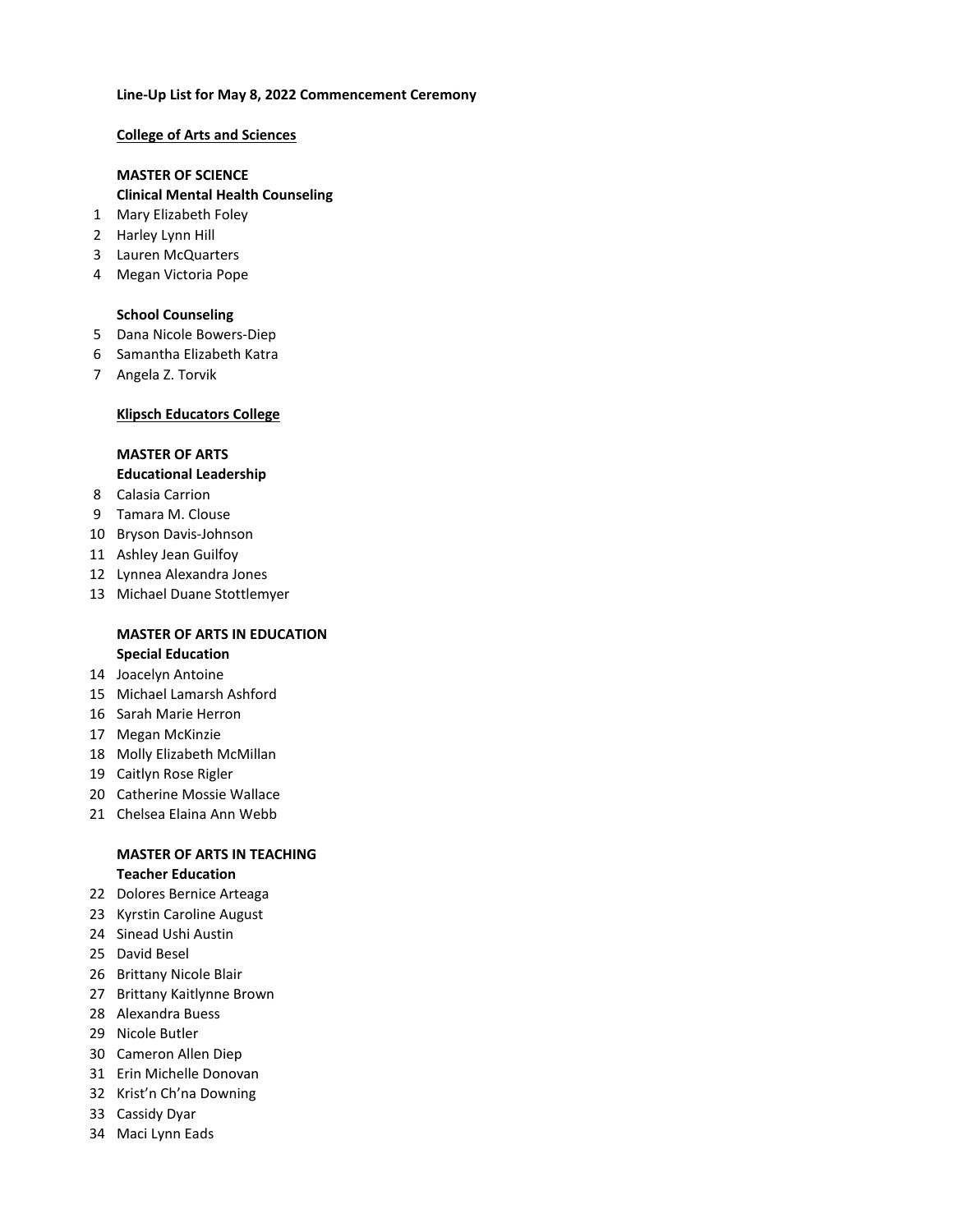- Christopher Eugene Faulkens
- Jennifer González
- Edmond Lamont Gooch
- Taylor Rose Grant
- Joy N. Green
- Sara Jane Hanno
- Sela Joselyn Haste
- Eleanor Kay Haydock
- Anthony J. Henderson
- Felicia Howells
- Treasure Denise Jones
- Katelyn Sue Kelly
- Elizabeth Helen Kowalski
- Erin Matthers
- Audra May
- Elizabeth Marie McClure
- Aysia Monique McCrary
- Hannah Marie Minton
- Katherine Anne Moeller
- Abiola Orebanjo
- Paola Parobok
- Daniel Ramone Parrish II
- Anthony J. Patterson
- Danielle M. Schweitzer
- Brianna Shepherd
- Michael Slakey
- Ciera Smith
- Michael Troy Smith
- Megan Stroble
- Yiqing Tan
- Taryan Temple
- Sara Danise Vanderbur
- Ashley Nicole Votier
- Courtney J. Walson
- Alyssa Weaver
- Audrey Marie Wilcox
- Kendra V. Wilt

#### **College of Osteopathic Medicine MASTER OF SCIENCE Biomedical Sciences**

- Jacqueline Benitez
- Brianna Kay Boel
- Carlo Gary Pador Buenconsejo
- Hannah Grace Callaway
- Iliana Carolina Cordova Mendez
- Chynna N. Fahrholz
- Lauryn Felder
- Mary Kathryn Flanagan
- Ethan Flaningam
- Troi Danielle Graves
- Kelsea Leilani Jones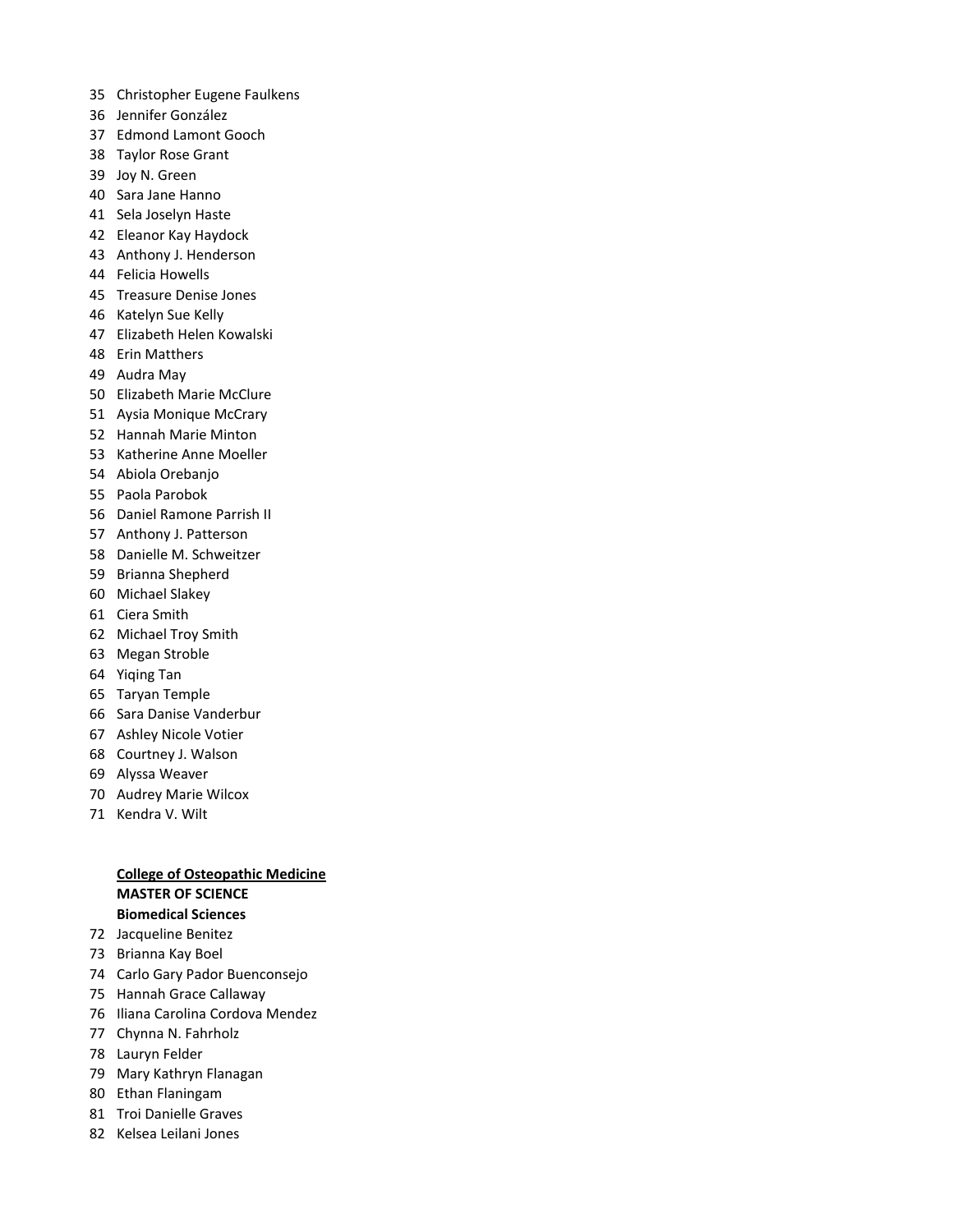- Ngun Nei Kil
- Alexis Marie Klink
- Evan Edward Kozienski
- Van Sui Za Len
- Carmela Laura Marciano
- Rachael Elizabeth Meckley
- Dominique Lise Montrose
- Corbin Adam Myers
- Esther Kaka Otu
- Isabella Palacios
- Jarrett T. Selis
- Jesse Douglas Robert Sweet
- James Robert Walsdorf
- Mellany Jean Wynne

# **Medicine Medicine**

- Maryam Jameelah Adisa 148 Clates Paul Adams
- 
- 
- Amanda Catherine Arand 164 Hamza Zulfiqar Ali
- Jamal Bajwa 221 Mahek Ali
- Jake Anthony Barbara 165 Uroosa Amir
- 
- 
- 
- Carolyn Maria Castillo O'Neill 100 Amanda Catherine Arand
- Elliot Gray Cecil 223 Ali Asghar
- 
- 
- 
- 
- 
- Mark William DeNardin 109 Megan Barnett
- 
- Zachary Ian Hagemeyer 198 Megan Bath
- 
- 
- Adelaide Calhoun 227 Brian William Bristol
- 
- 
- Alexis Danielle Skelton 122 Osayd S. Buirat
- Osayd S. Buirat 228 Sylas Buller
- 
- 
- Lubaba Haque 186 Alex J. Card
- Vincent Robert Marshall 112 Gwendolyn Carnighan
- 
- Amy deOliveira Young 107 Elliot Gray Cecil
- Collin Michael Young 108 Rachna Chaudhari
- Salman Shakeel Qureshi 151 Mounica Chidurala

## **DOCTOR OF DOCTOR OF OSTEOPATHIC MEDICINE OSTEOPATHIC MEDICINE**

#### **Line Up Order Alpha Order (to locate number)**

- 
- Rahman Ahmed 97 Maryam Jameelah Adisa
- Melissa Rudie 98 Rahman Ahmed
	-
	-
	-
- Grayson Bryce Bastin 196 Elizabeth Bray Amundson
- Rajashree Thirumeni 222 Brett Austin Anderson
- Nicole Hountz 149 Christian Ankney
	-
	-
- Rachna Chaudhari 224 Heinrich Bruno Aurnhammer
- Megan Barnett 101 Jamal Bajwa
- Sarah D'Souza 225 Brittany Amber Baker
- 111 Cassandra Daet **197 Sumeet Banwait**
- Gwendolyn Carnighan 102 Jake Anthony Barbara
	-
- Anthony Robert Forrest 103 Grayson Bryce Bastin
	-
- Christina Marie Ebenroth 226 Matthew David Becker
- 117 Luke Daniel Elsener 123 Anne Brinkworth
	-
- Megan E. Gray 199 Taylor Elizabeth Browning
- Luke Daniel Gunderman 166 Zachary Allen Buckman
	-
	-
- Anne Brinkworth 118 Adelaide Calhoun
- Nathan James Hollowell 229 Zachery Robert Campbell
	-
	-
- Bryan Glenn Wacker 150 Diane Stephanie Casini
	-
	-
	-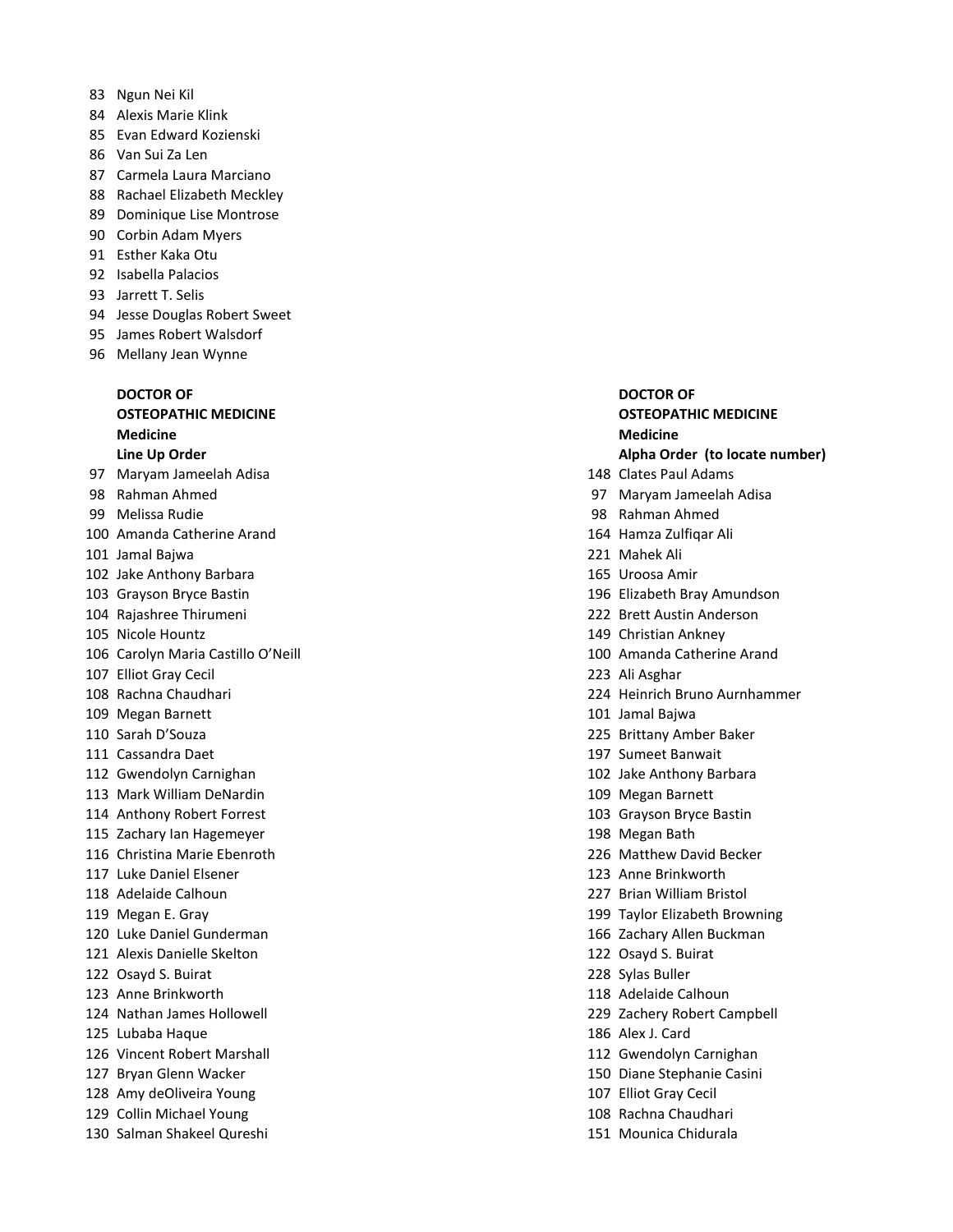Casey Charles McCaffrey 200 Lexy Lee-An Cochran Kaelin Kyhl 201 Jacob Louis Conroy Paul Russell Harper 143 Emily Cumberworth Nicholas Mazur 111 Cassandra Daet Chandler Bowden Moorer 113 Mark William DeNardin Madelyn De-zhen Lee 110 Sarah D'Souza Monica Ann Feustel 202 Zachary Herbert DuBois Mark Louis Halfman 116 Christina Marie Ebenroth Marek Lisek 175 Caleb Alan Eggenberger Ralitsa P. Gencheva 190 Holly Ellis Emily Cumberworth 117 Luke Daniel Elsener Michael Karl Melbardis 139 Monica Ann Feustel Adaugo Okoye 114 Anthony Robert Forrest Parth Majmundar 152 Joseph Anthony Foti Lorene Nana Efua Ampong Cudjoe 193 Shruthi Garugu Clates Paul Adams 142 Ralitsa P. Gencheva Christian Ankney 153 Haley Michelle Gesse Diane Stephanie Casini 119 Megan E. Gray Mounica Chidurala 161 Ashni Dhiren Gregory Joseph Anthony Foti 120 Luke Daniel Gunderman Haley Michelle Gesse 115 Zachary Ian Hagemeyer Javier Hernandez Jr. 140 Mark Louis Halfman Kaye Lynne Littell 125 Lubaba Haque Joshua Thomas Long 135 Paul Russell Harper Phi Nguyen Minh Luong 203 Bailey Anne Heinzen Michael John Newman 154 Javier Hernandez Jr. Marissa Stalets 230 Adam Hoehn Nayab Zafar 124 Nathan James Hollowell Ashni Dhiren Gregory 105 Nicole Hountz Harsh Sri Ilapakurthi 177 Lucas Riley Huffman Zachary Alexander Crabtree 204 Shae Brianne Huston Hamza Zulfiqar Ali 162 Harsh Sri Ilapakurthi Uroosa Amir 231 Cody Russell Jones Zachary Allen Buckman 205 Taylor Jordan Kavanaugh Hunter Nichole Ries 174 Erin Kay Claire Cleveland Russell 133 Nooreen Khan Brian York 134 Constantine Kim Sanayika Maria Lonborg Shields 206 Daniel S. Kinsey Chimezie Calvin Okolocha 207 Ketan Kittur Ryan Matthew O'Shaughnessy 132 Kaelin Kyhl Maria Clara Shibatsuji 208 Nicole Marie LaFave Erin Kay 209 Ashley Marie Larson Caleb Alan Eggenberger 138 Madelyn De-zhen Lee Cindy Lee 176 Cindy Lee Lucas Riley Huffman 141 Marek Lisek Andrew James Matella 155 Kaye Lynne Littell Briana Sowers 232 Arielle Ruth Lochrie Amanda Span 156 Joshua Thomas Long Kristina Marie Porada 157 Phi Nguyen Minh Luong Joseph Mario Pyles II 194 Seidu Joamanche Mahama

 Nooreen Khan 163 Zachary Alexander Crabtree Constantine Kim 147 Lorene Nana Efua Ampong Cudjoe Andrew Noland Powell 233 Austin Michael Kautz Magley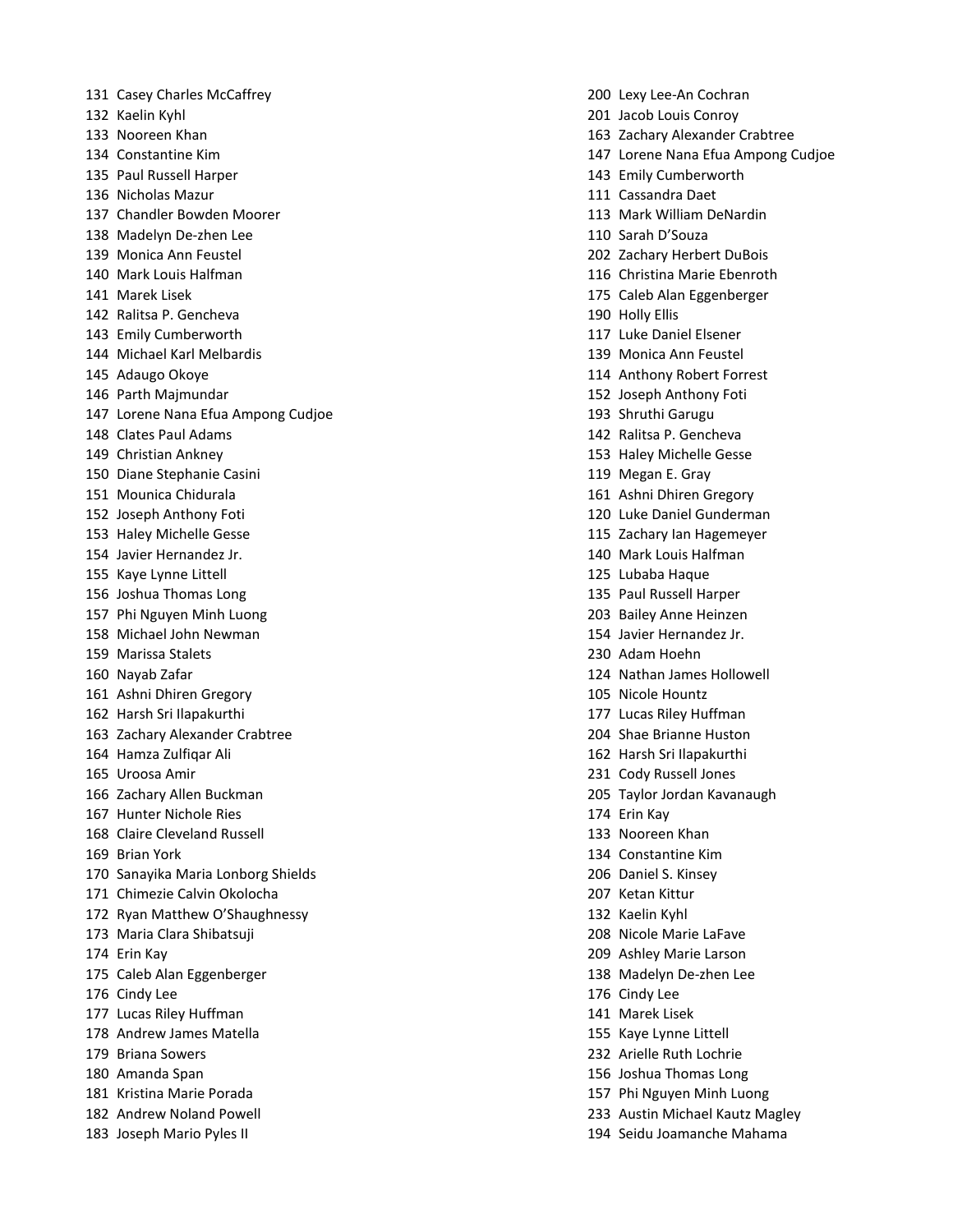184 Emily Christine Rodgers 16 November 2016 12:30 146 Parth Majmundar Savannah Erin Rowe Naum 126 Vincent Robert Marshall Alex J. Card 178 Andrew James Matella Artur Schneider 210 Brooke Lynn Matz Neha Sehgal 136 Nicholas Mazur Michael Joseph Shain 131 Casey Charles McCaffrey Celina Spencer 144 Michael Karl Melbardis Raghuram Srinivasan 137 Chandler Bowden Moorer Shruthi Garugu 235 Logan James Neuhauser Seidu Joamanche Mahama 158 Michael John Newman Massiel E. Ulloa 211 Daisy Nunez Sumeet Banwait 171 Chimezie Calvin Okolocha Megan Bath 145 Adaugo Okoye Jacob Louis Conroy 212 Anthony Joseph Perugini III Zachary Herbert DuBois 181 Kristina Marie Porada Bailey Anne Heinzen 182 Andrew Noland Powell Shae Brianne Huston 183 Joseph Mario Pyles II Taylor Jordan Kavanaugh 130 Salman Shakeel Qureshi Daniel S. Kinsey 213 Saniyath F. Raimi Chitou Ketan Kittur 214 Kylie Ranard Nicole Marie LaFave 237 Kyle M. Reed Ashley Marie Larson 167 Hunter Nichole Ries Brooke Lynn Matz 238 Alyssa Marie Robison 211 Daisy Nunez **184 Emily Christine Rodgers** 184 Emily Christine Rodgers Anthony Joseph Perugini III 239 Benjamin Vaughn Rodimel Saniyath F. Raimi Chitou 185 Savannah Erin Rowe Naum Kylie Ranard 99 Melissa Rudie Amy Elizabeth Skeels 240 Kody Eugene Russelburg 216 Morgan Renee Stricker 168 Claire Cleveland Russell Devang Thanki 241 Arman Devin Salim Michael John Troy 242 Joseph M. Sandolo Robyn Frances Wilson 243 Dominic C. Schaut Eric Xia 187 Artur Schneider 221 Mahek Ali 188 Neha Sehgal 188 Neha Sehgal 188 Neha Sehgal 188 Neha Sehgal 188 Neha Sehgal 188 Neha Sehgal Brett Austin Anderson 189 Michael Joseph Shain Ali Asghar 173 Maria Clara Shibatsuji Brittany Amber Baker 244 Luke Preston Silver Matthew David Becker 215 Amy Elizabeth Skeels Brian William Bristol 121 Alexis Danielle Skelton Sylas Buller 179 Briana Sowers Zachery Robert Campbell 180 Amanda Span Adam Hoehn 191 Celina Spencer Cody Russell Jones 192 Raghuram Srinivasan Arielle Ruth Lochrie 159 Marissa Stalets Austin Michael Kautz Magley 249 Cynthia Danielle Stanton Jasmine Marshelle McDowell 216 Morgan Renee Stricker Logan James Neuhauser 245 Tiffany Marie Summers Oladipupo Olumayowa Ogunbekun 217 Devang Thanki

 Holly Ellis 234 Jasmine Marshelle McDowell Elizabeth Bray Amundson 236 Oladipupo Olumayowa Ogunbekun Taylor Elizabeth Browning 106 Carolyn Maria Castillo O'Neill Lexy Lee-An Cochran 172 Ryan Matthew O'Shaughnessy Heinrich Bruno Aurnhammer 170 Sanayika Maria Lonborg Shields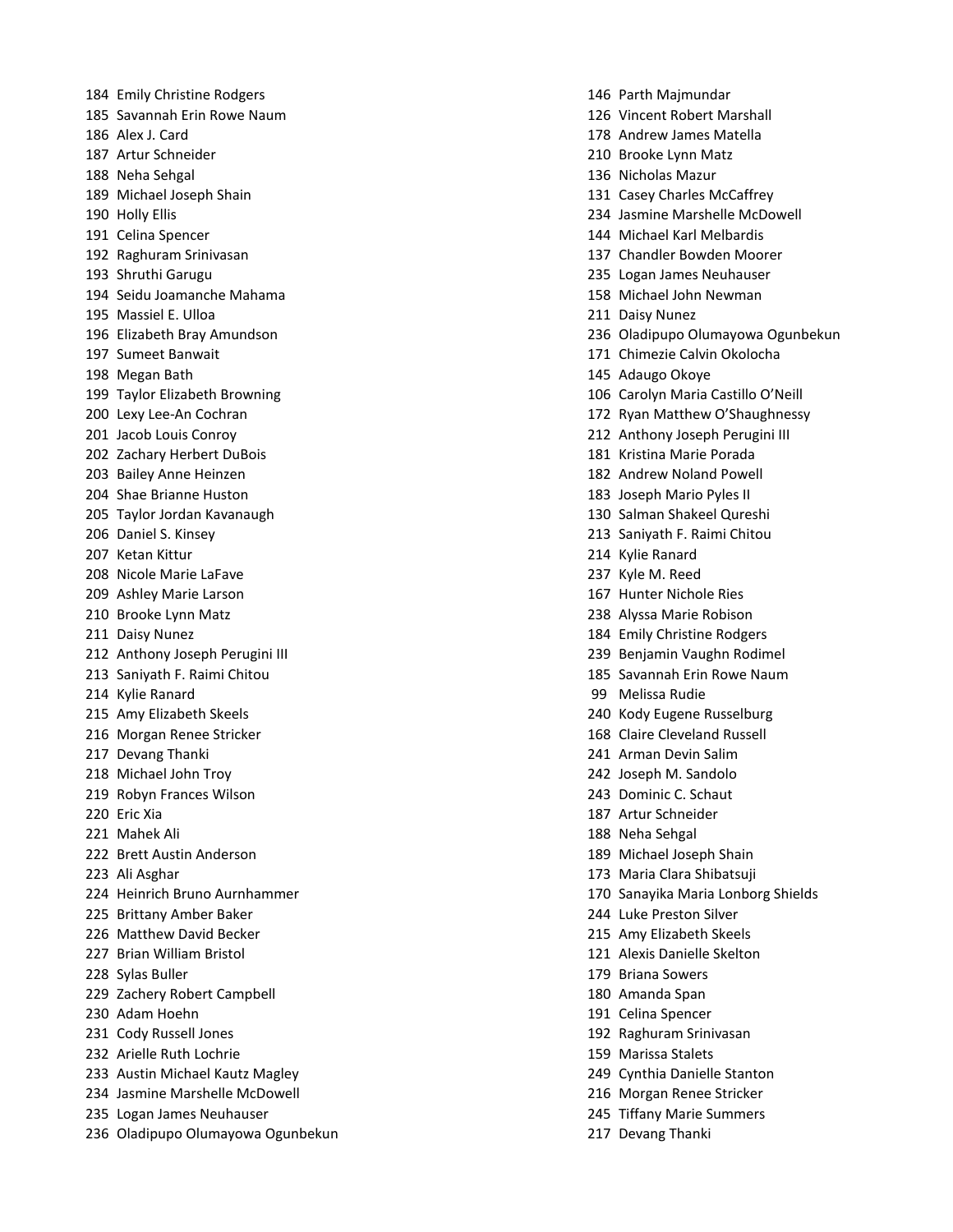- Kyle M. Reed 104 Rajashree Thirumeni Alyssa Marie Robison 250 Beatrice Muthoni Thungu Benjamin Vaughn Rodimel 218 Michael John Troy Kody Eugene Russelburg 195 Massiel E. Ulloa Arman Devin Salim 127 Bryan Glenn Wacker Joseph M. Sandolo 246 Jakob Gerhard Weber Dominic C. Schaut 219 Robyn Frances Wilson Luke Preston Silver 248 Jenna Gayle Wright Tiffany Marie Summers 220 Eric Xia Jakob Gerhard Weber 247 Emily Anne Yocom Emily Anne Yocom 169 Brian York Jenna Gayle Wright 128 Amy deOliveira Young Cynthia Danielle Stanton 129 Collin Michael Young Beatrice Muthoni Thungu 160 Nayab Zafar Melissa Anna Maria Zak 251 Melissa Anna Maria Zak
- Victoria S. Zysik 252 Victoria S. Zysik

#### **Leighton School of Nursing DOCTOR OF NURSING PRACTICE**

#### **Family Nurse Practitioner**

- Ellen Christine Case
- Andrea Virginia Clemens
- Julie Kristine Dorsett
- Sheryl A. Graybill
- Ashley Taylor Long
- Ann Kathleen Schmit
- Jacqueline M. Thompson
- Catina D. Allen
- David Ertel
- Buffy Jo Hunter

#### **Nurse Anesthesia**

- Dana Renee Stoltz
- Katherine Anne Bannister
- Elizabeth Brinson
- Tiffany Cabeca
- Angelica R. Hughes
- Aaron M. Mojica
- Kelly A. Thompson
- Robin E. Betz
- Kyley Clark
- Kelsey Sash Downham
- Katelyn Marie Lake
- Austin K. Miller
- Brooke Ana Russell
- Frederich Laron Walker II
- Jessica Marie Laslovich
- Connor Guy Curley
- Nicole Dillahunty
- 
- 
- 
- 
- 
- 
- 
- 
- 
- 
- 
- 
- 
- 
- 
-